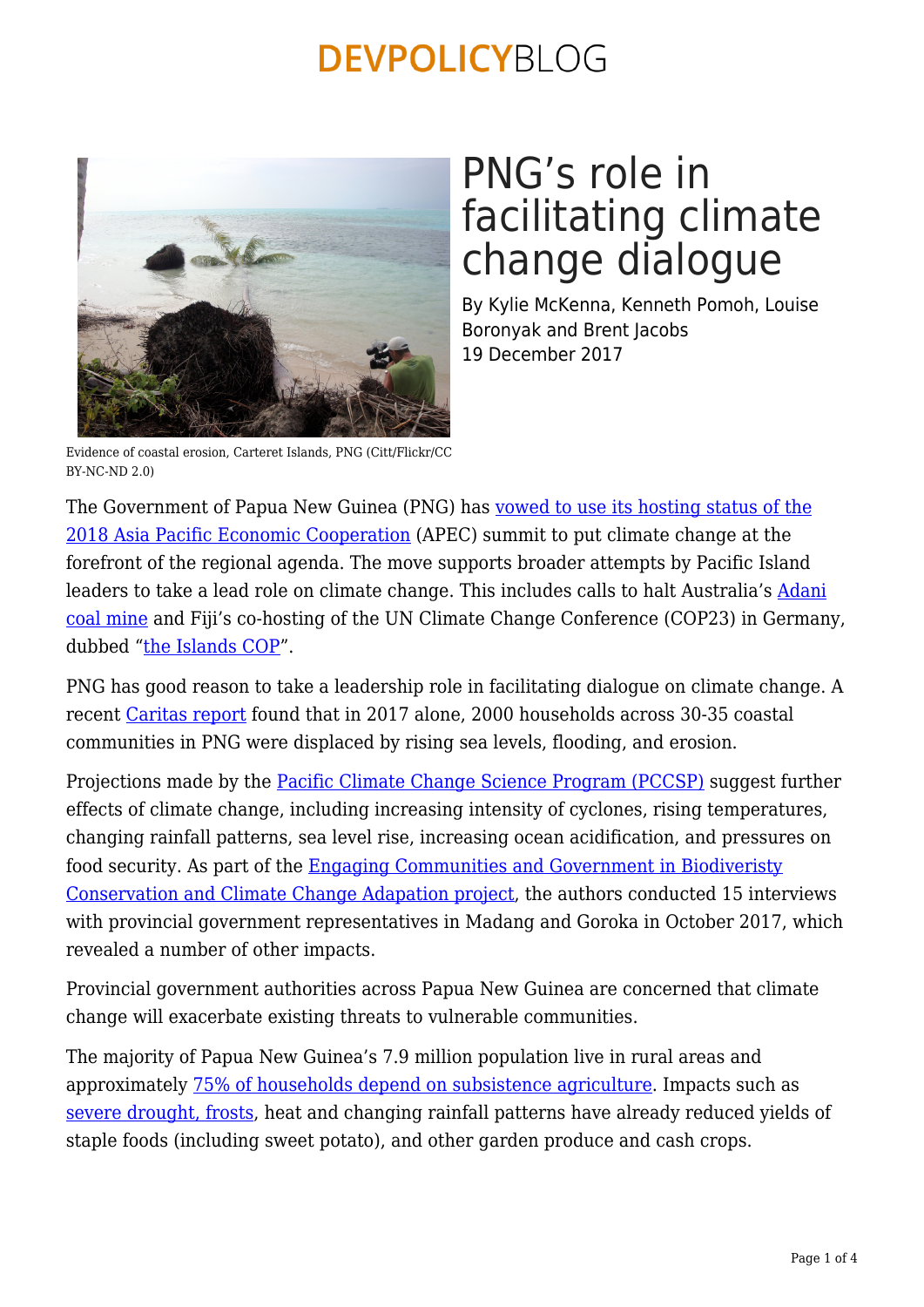Women and children, who predominantly undertake tasks such as gardening, collecting water and firewood, are most affected. Representatives of Eastern Highlands Province say that changing weather patterns are now posing a threat to maternal health as "[gardens] are not producing as much and women have to work twice as hard to grow their sweet potato. They work extra hard and they're pregnant – it's one reason why they result in premature births" (anonymous interview, 5/10/17).

For coastal communities, rising sea levels are a major concern. In a low lying area of Madang Province, for example, provincial government representatives say that between 2010 and 2017 they have observed changes in sea level, based on proximity of the sea to the main road. "In 2010, the sea was 15 km from the road. Now it is 5 km or 6 km" (anonymous interview, 4/10/17). Although the provincial government financed the development of a sea wall, resourcing issues reportedly stopped completion. Systems of customary land tenure also restrict communities from moving inland and risk initiating land disputes.

A major challenge facing Papua New Guinea is how to generate economic development while preventing further environmental damage. With almost 40% [of the population living](https://www.adb.org/countries/papua-new-guinea/poverty) [below the national poverty line,](https://www.adb.org/countries/papua-new-guinea/poverty) opportunities to pursue economic development and supporting infrastructure are highly sought-after. The PNG Government's support for large scale development projects (e.g. mining and gas), could be perceived as being at odds with its recent commitments to facilitating regional dialogue on climate change. Many communities across Papua New Guinea have already experienced the negative social and environmental costs of large development projects. The impact of the minerals and energy sector in particular is well documented, including high profile cases of [environmental](http://www.abc.net.au/news/2013-01-07/an-radio-doco3a-ok-tedi/4455092) [disaster](http://www.abc.net.au/news/2013-01-07/an-radio-doco3a-ok-tedi/4455092) (Ok Tedi), [armed conflict](http://ssgm.bellschool.anu.edu.au/sites/default/files/publications/attachments/2016-07/ib2015.35_mckenna_ordered_140815.pdf) (Panguna) and [human rights violations](https://www.hrw.org/report/2011/02/01/golds-costly-dividend/human-rights-impacts-papua-new-guineas-porgera-gold-mine) (Porgera).

Furthermore, climate change is an amplifier of existing social and environmental vulnerabilities. In Madang Province, there are concerns that waste disposal from the [Ramu](http://www.highlandspacific.com/current-projects/ramu-nickel) [Nickel mine](http://www.highlandspacific.com/current-projects/ramu-nickel) has polluted the main drinking water supply for communities in Bundi. This comes at a time when declining rainfall and rising temperatures have affected food and cash crops.

Communities threatened by rising sea levels in Madang province will also be among those directly affected by the new Pacific Marine Industrial Zone Project (PMIZ). [Funded by Exim](http://postcourier.com.pg/exim-bank-approves-k350m-pmiz-loan/) [China Bank,](http://postcourier.com.pg/exim-bank-approves-k350m-pmiz-loan/) PMIZ will establish up to ten tuna canneries and enhanced port facilities. Construction of the project was initially delayed due to [a lengthy legal battle with Madang](https://pngdailynews.com/2017/09/18/exim-bank-approves-k350m-pmiz-loan/) [environmental groups](https://pngdailynews.com/2017/09/18/exim-bank-approves-k350m-pmiz-loan/) concerned about depletion of fish stocks, oil spills, polluted drinking water, and increased migration of settlers. Furthermore, destructive fishing practices conducted by international fishing vessels (such as drag netting) is destroying the coral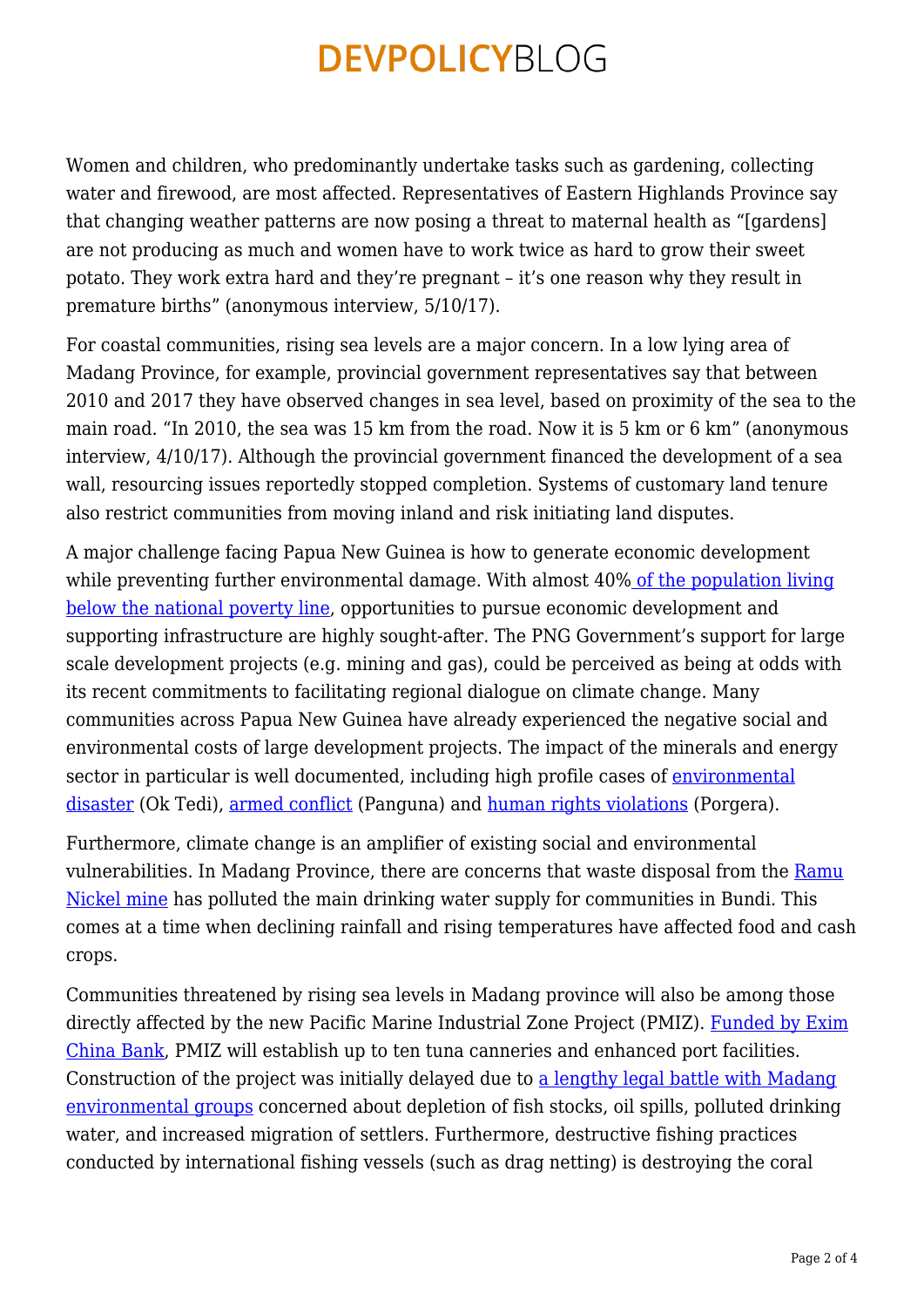reefs that provide habitat for marine life, and eco-tourism opportunities from diving and snorkelling.

Aside from the direct flow of revenues from major development projects (such as royalty payments and compensation), communities often use these projects to create business "spin-offs". These activities however, are not without their own environmental consequences. Representatives of Eastern Highlands Province are concerned that communities located near the [Crater Mountain gold mine](http://www.cratergold.com.au/irm/content/projects-overview.aspx?RID=210&RedirectCount=1) will be tempted to log their forests to capitalise on the mining company's need for timber supplies. In addition to the social and environmental impacts of mining, this will place further pressures on biodiversity in the area and increase the risk of floods and landslides.

Alternative livelihoods such as agriculture, community conservation projects, education and eco-tourism can present viable and sustainable substitutes for some communities. Yet provincial government representatives say that this is not always possible for some communities, especially if they lack access to basic resources and services: "remote areas that have difficulty accessing cash will be in favour of the [immediate] money" (interview, 5/10/17).

PNG will spend [800 million kina \(\\$330 million\)](http://www.abc.net.au/news/2017-02-01/australia-bankrolls-png-summit-costs/8228208) on hosting the APEC summit, which along with [Australia's commitment of \\$48 million](http://www.abc.net.au/news/2017-02-01/australia-bankrolls-png-summit-costs/8228208) is [money that could be better spent on basic](https://devpolicy.org/expenditure-in-pngs-2016-budget-a-detailed-analysis-20151202/) [health and education services for the population](https://devpolicy.org/expenditure-in-pngs-2016-budget-a-detailed-analysis-20151202/). Given that PNG will host the summit regardless, the Government should be commended for its commitment to using the opportunity to shine a spotlight on climate change in the region. The country is already experiencing severe environmental threats and human development challenges. While it is arguable that Pacific Island countries do not hold the political power to match Australia, [many Pacific Island leaders](http://www.canberratimes.com.au/national/public-service/coal-mine-halt-will-bolster-australias-influence-in-crucial-pacific-region-20170720-gxexbw.html) are showing that they can make climate change an essential precondition for successful foreign policy in the region. As the largest of the Pacific Islands countries, Papua New Guinea has a vital role to play in furthering this agenda.

*The Engaging Communities and Government in Biodiversity Conservation and Climate Change Adaptation project is made possible by the generous support of the American people through the United States Agency for International Development (USAID).*

### **About the author/s**

#### **Kylie McKenna**

Kylie McKenna is the Director, Centre for Social Research, Divine Word University.

### **Kenneth Pomoh**